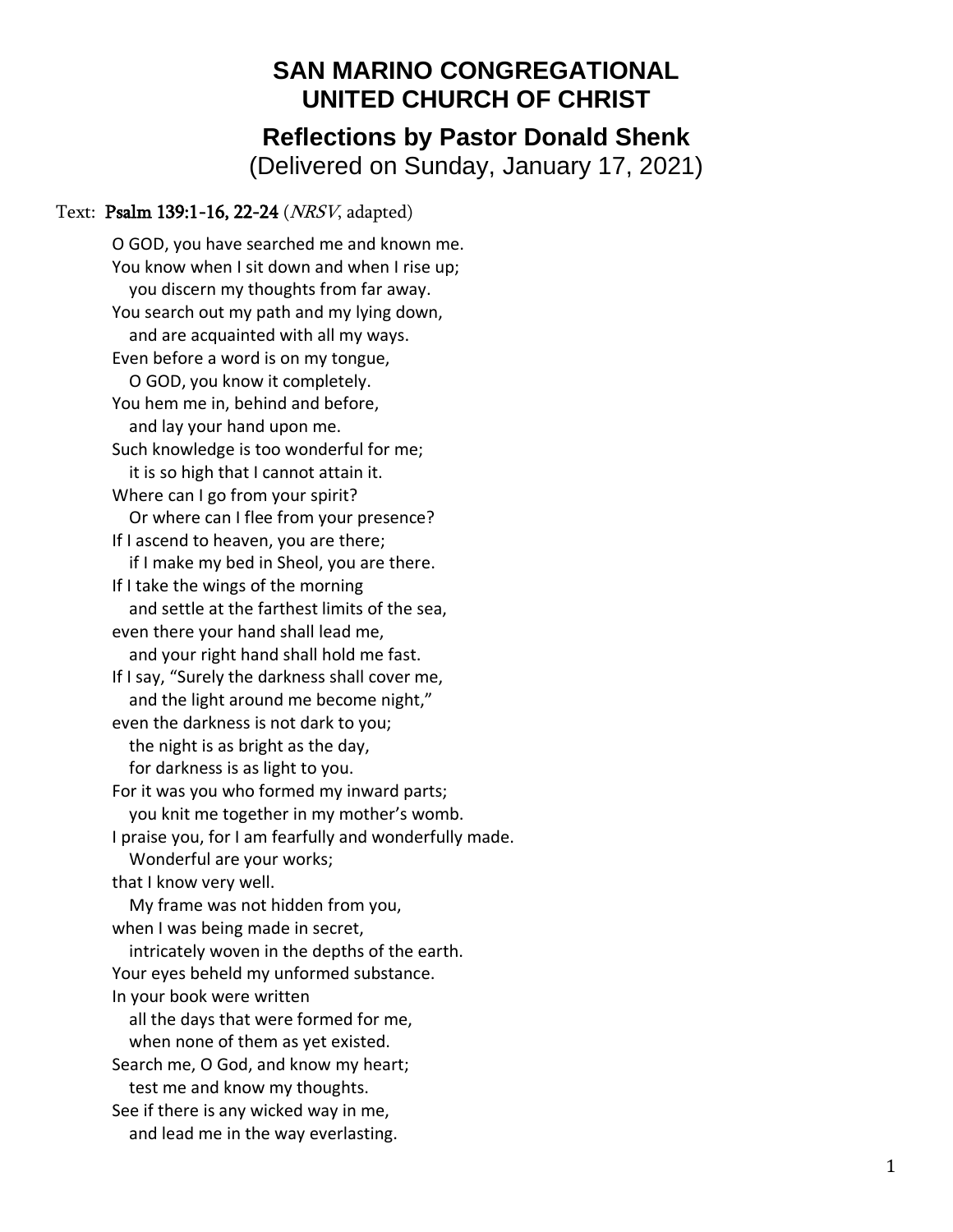## Reflecting with Pastor Donald Shenk: **"Fearfully and Wonderfully Made"**

This is a tricky time to be alive, don't you think?

Are you, as I, tempted to think that this is the most challenging time to be living and that nobody else has had to go through what we're going through? Or maybe you're a bit wiser and more attuned with history, and know that, unfortunately, this is only one of many instances in the span of human existence where conflict has reigned, people have been sorely divided and pestilence has swept across the face of the earth.

Certainly, the one who wrote today's extraordinary psalm knew what it was like to face adversity and evil. The verses Lester did NOT read for us include these words attributed to David, "O that you would kill the wicked, O God, and that the bloodthirsty would depart from me…Do I not hate those who hate you, O God? And do I not loathe those who rise up against you? I hate them with perfect hatred; I count them my enemies." Not exactly the words of a pacifistic shepherd whose known only equanimity, sweetness, kindness and peace in his environment now, are they?

But how interesting that the words that follow such vitriolic ones are these that complete the Psalm, "Search me, O God, and know my heart; test me and know my thoughts. See if there is any wicked way in me, and lead me in the way everlasting."

A couple of weeks ago, on January 3rd, I reflected with you on a passage from Jeremiah and considered the ways in which I feel the way we move towards hope is to acknowledge our despair and not try to gloss over it or move too quickly through it. I also proposed that I think denying the truth of our condition and the condition of our world only leads to more destruction and anguish, and that I believe God wants us to recognize our despair and the conditions that cause it honestly and forthrightly.

Here in Psalm 139, I also think God is showing us how we are not only to bring the truth of our despair and anguish before God, but our anger, our desire for justice, and our feelings of hopelessness as well. By so doing, I believe, we are often brought into a place of understanding our own desire for healing, our own culpability, and our own need for forgiveness as well.

As I was reading over the lectionary selections for today, I was drawn immediately to Psalm 139 and found myself welling up and then breaking down as I read those beautiful words right there at the beginning in verse 1, "O God, you have searched me and known me" followed soon by the affirmation "You hem me in, behind and before, and lay your hand upon me." Sitting there with my watery eyes, God's spirit swept over me once again as I realized the powerful presence that never lets me down, never leaves me alone and has watched over me before I was born and will be with me even after I die. "Where can I go from your spirit? Or where can I flee from your presence? If I ascend to heaven, you are there; if I make my bed in Sheol, you are there."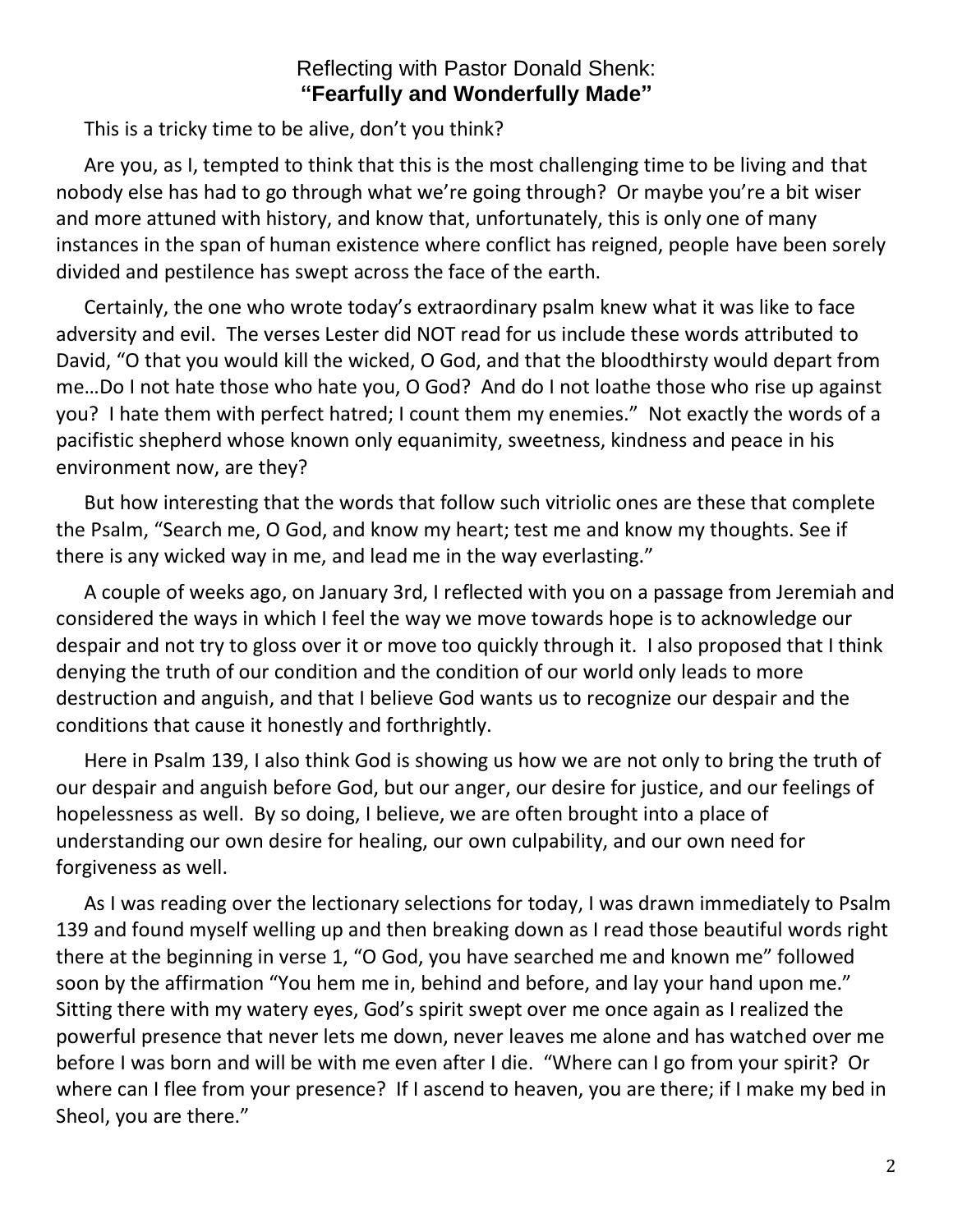Where have been the places in your life this week that you have felt bereft and alone? Where have you wondered if God was present and what possible reason there could be for what was and is happening in our country and throughout our world? Did you as the Psalmist say, "surely the darkness shall cover me, and the light around me become night?" If so, you were certainly not alone. In fact, in wondering such things and speaking such words we join the cavalcade of humanity who has wondered and spoken such things not only in these extremely fraught times, but has thought and spoken them since humanity was created.

And here's the thing - God knows it. God knows us. For our frames have not been hidden from God who lets us know again and again that we are fearfully and wonderfully made. We are God's children. Even if we take the wings of the morning and settle at the farthest limits of the sea, God is with us and holds us fast. God is with us in Washington, God is with us in Sacramento, God is with us in Los Angeles, God is with us everywhere and God is with us right now.

I have received and read a great deal of thoughtful writings and many different pieces of inspiration over the last couple of weeks, and I realized again that we are all facing some of the most challenging times in our lives and are living in a time that is affecting every single person on this planet in one way or another. It's an incredible time to be alive and the way we deal with what we're feeling and open ourselves to God's leading through what we watch and read and hear and say is fundamental to how we will understand this time and go forward.

One writer noted the importance of taking time out for yourself to meditate, [and being aware] that there is no "right" or "wrong" way to do that. They invited each of us to enter into "a sitting meditation" in a spirit of open inquiry and a spirit of allowing, in order to encounter whatever comes up for us in the moment. I know that this can be especially helpful at a time when we may feel stressed and are having difficulty with things that are out of our control.

The noted Native American elder and author Bishop Steven Charleston encourages us to "stay steady in the Spirit [as] we knew these days would be difficult. We just did not know how difficult" he writes. "But now we do. Now we see the level to which our society has fallen. And yet, we are not afraid. We do not look away. Why? Because that level is a measuring stick to show us how much repair work we need to do [which helps us to realize] why we are here. We are called to this moment to do the work that must be done, the work of healing. We come from many different faiths. We pray in many different ways. But we are all here for the same reason. We are here to help restore our national community, and by so doing, restore hope to the world."

And the wonderful artist and musician Carrie Newcomer acknowledges that "many of us are wrestling with grief, dismay, anger, racial double standard and discouragement... [so] let's not candy coat anything," she exhorts. "But let us also claim that there is a stronger force, a deeper truth and a wide and active community of good hearted, decent people. Let us remind one another of all the fine and honorable people in our own lives. Let us remind ourselves of how many people got up this morning and continue to make the world a kinder place, one